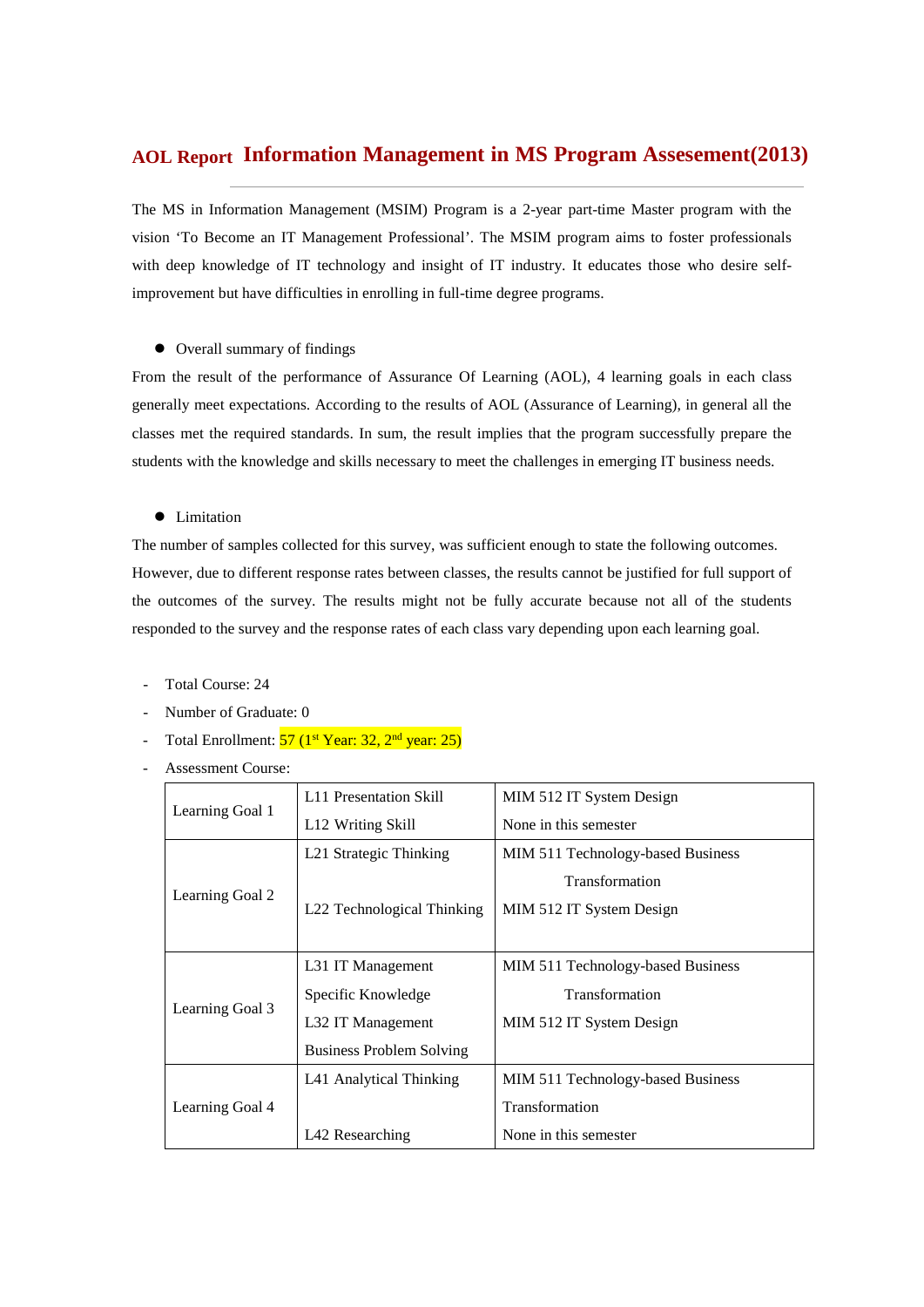# *Overview of assessment*

## **Information Management in MS Program Assessment: Learning Goal 1**

# **Learning Goal: Our graduates will be professional effective communicators.**

| <b>Learning Objective</b>                  | <b>Sample</b>       | <b>Methods</b>             |
|--------------------------------------------|---------------------|----------------------------|
| (L11) Our students will deliver effective  | Student enrolled in | - (L11) Course-embedded    |
| presentation accompanied with proper IT    | $MIN512(N=24)$      | presentation evaluation by |
| management                                 |                     | faculty                    |
| (L12) Our student will create well-written | None $(N=0)$        | - (L12) Dissertation       |
| professional papers on a research topic.   |                     | evaluation                 |

Finding

**-** Using assessment rubric by faculty, average score for L11 are 2.405 respectively.

\* 1 (Fails to Meet Expectations) 2 (Meets Expectations) 3 (Exceed Expectation)

- Based on the end of the class, all students improved in their overall ability to 1) Organize and structure their presentations with more clarity and logic, 2) Develop storylines and logic, 3) Enhance their confidence and delivery skills in relation to body language, appropriate facial gestures and eye contact. 4) Develop audience rapport and audience analysis. 5) Develop an authentic presentation style that fits their character. 6) Prepare well written and analyzed professional reports.

- Because the MSIM program is established in fall semester at last year, there is no graduate member. Therefore, we cannot measure L12.

## **Information Management in MS Program Assessment: Learning Goal 2**

**Learning Goal: Our graduates will be able to strategically analyze IT management problems and innovatively generate value through studying information technology.** 

| <b>Learning Objective</b>                                                                       | <b>Sample</b>           | <b>Methods</b>           |
|-------------------------------------------------------------------------------------------------|-------------------------|--------------------------|
| (L21) Our student will use appropriate                                                          | <b>Student enrolled</b> | - (L21) Course-embedded  |
| analytical techniques to solve IT management                                                    | in MIM511( $N=32$ )     | test evaluation by       |
| problems and will demonstrate the ability of                                                    |                         | faculty                  |
| sound business research.                                                                        |                         | - (L22) Course-embedded  |
| (L22) Our students will study emerging                                                          | $MIM512(N=24)$          | assignment evaluation by |
| information technology.                                                                         |                         | faculty                  |
| Finding                                                                                         |                         |                          |
| - Using assessment rubric by faculty, average scores for L21, L22 are 2.299, 2.250 respectively |                         |                          |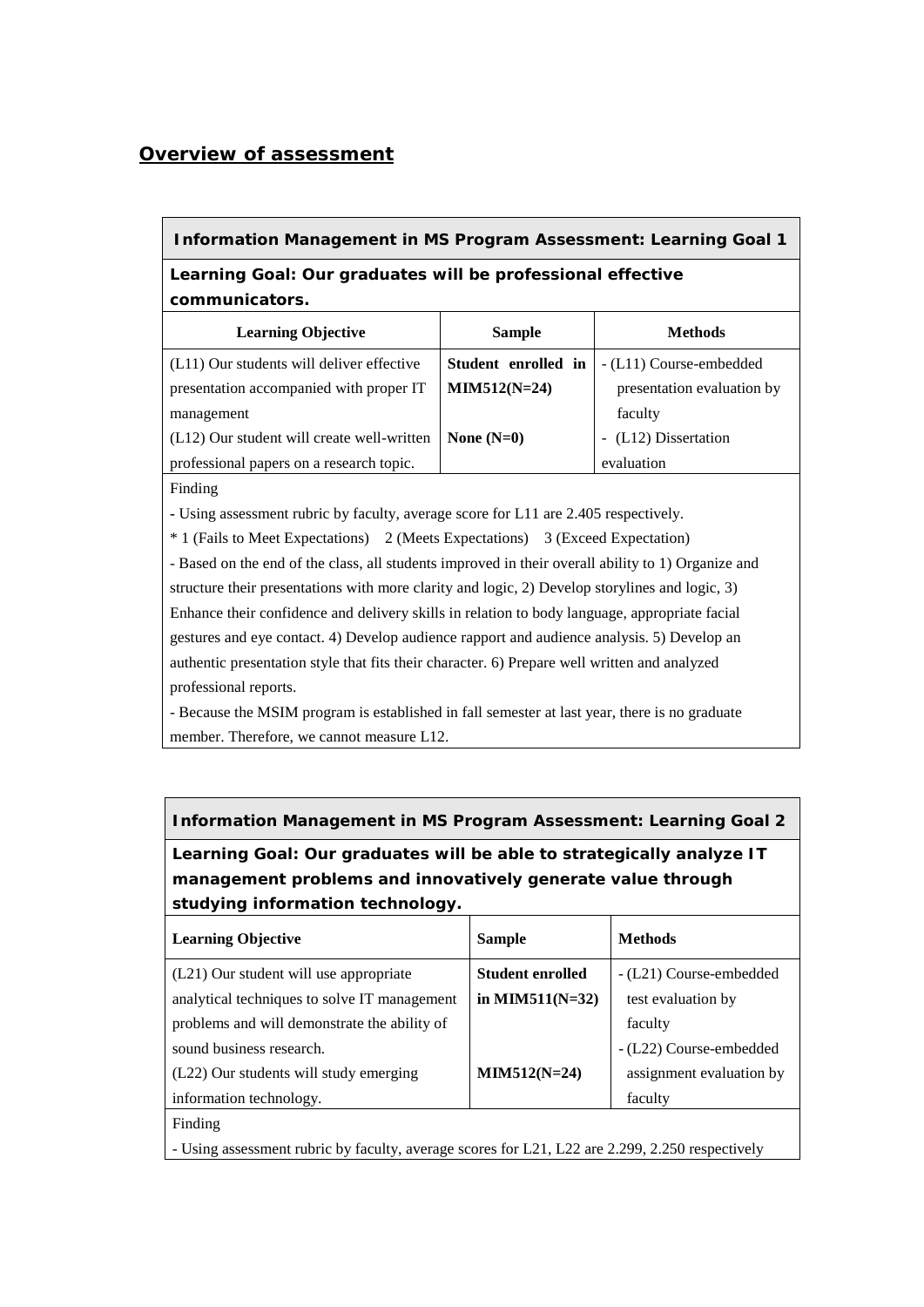(meet the expectation).

\* 1 (Fails to Meet Expectations) 2 (Meets Expectations) 3 (Exceed Expectation)

- Based on seven rounds of IT design and management case studies and final examination, it is found that students were able to demonstrate their capability to strategically analyze IT design and management problems and suggest value-adding innovations with advanced use of diverse information technologies.

## **Information Management in MS Program Assessment: Learning Goal 3**

**Learning Goal: Our graduates will develop professional knowledge and exhibit professional competencies in IT management.**

| <b>Learning Objective</b>                                                                | <b>Sample</b>              | <b>Methods</b>           |
|------------------------------------------------------------------------------------------|----------------------------|--------------------------|
|                                                                                          |                            | - (L31) Course-embedded  |
| (L31) Our students will build IT management<br>specific knowledge and understand the key | <b>Student enrolled in</b> | assignment evaluation by |
| issues.                                                                                  | $MIN511(N=32)$             | faculty                  |
| (L32) Our students apply domain expertise to                                             |                            | - (L32) Course-embedded  |
|                                                                                          | $MIN512(N=24)$             | assignment evaluation by |
| the business problems in the IT management.                                              |                            | faculty                  |

### Finding

**-** Using assessment rubric by faculty, average scores for L31, L32 are 2.406, 2.229 respectively.

\* 1 (Fails to Meet Expectations) 2 (Meets Expectations) 3 (Exceed Expectation)

**-** Based on IT design related case studies, it is confirmed that the students built a significant body of IT system related design knowledge and were able to apply their domain expertise to solve the business problems in diverse industry contexts.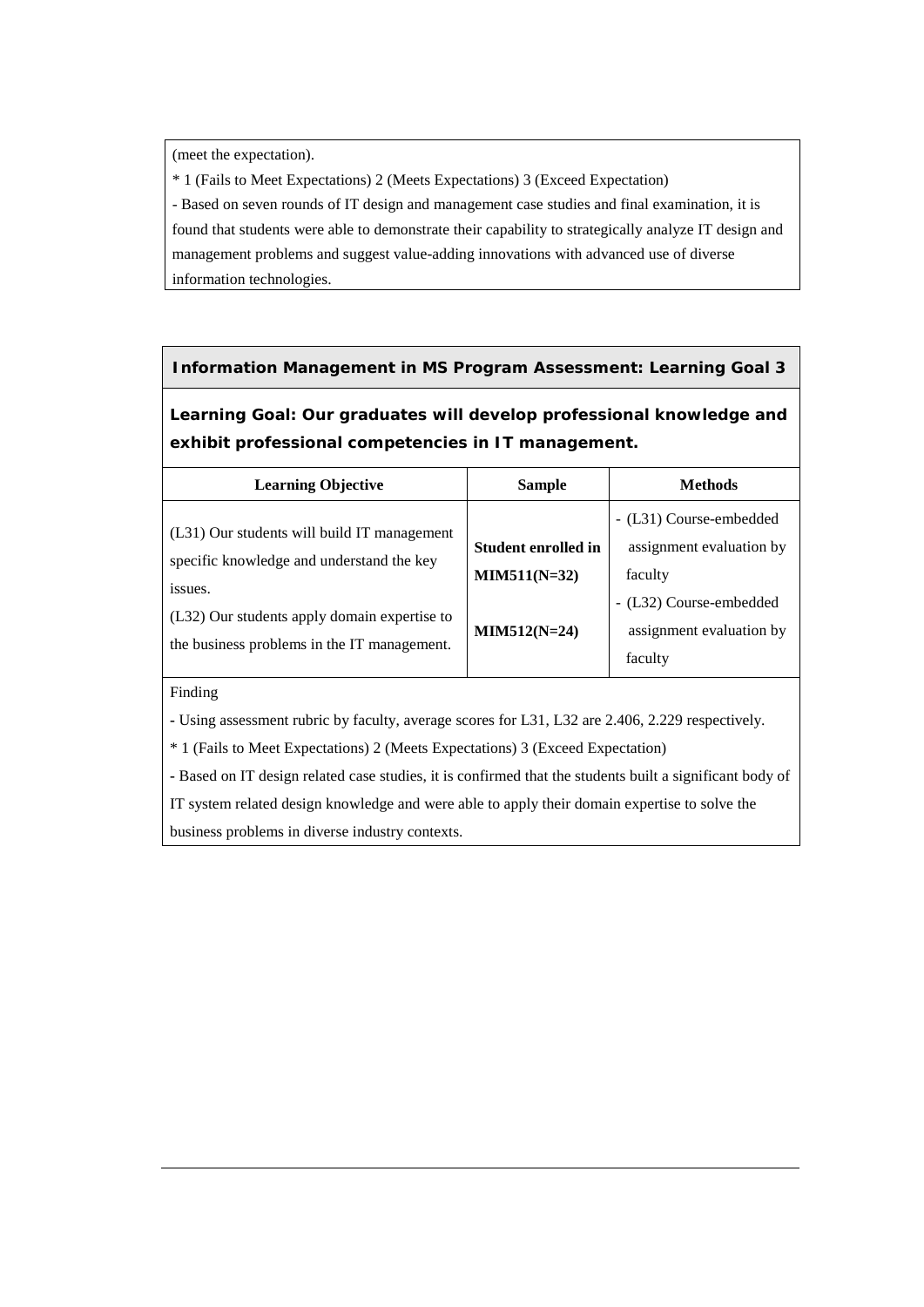### **Information Management in MS Program Assessment: Learning Goal 4**

### **Learning Goal: Our graduates will be capable researchers.**

| <b>Learning Objective</b>                                                                                             | <b>Sample</b>                         | <b>Methods</b>                                               |
|-----------------------------------------------------------------------------------------------------------------------|---------------------------------------|--------------------------------------------------------------|
| (L41) Our student will identify and<br>diagnose management/research<br>problems.<br>(L42) Our students will engage in | Student enrolled in<br>$MIN511(N=32)$ | (L41) Course-embedded<br>assignment evaluation by<br>faculty |
| management research and present the<br>findings of such research effectively.                                         | None $(N=0)$                          | (L42) Dissertation evaluation                                |

Finding

**-** Using assessment rubric by faculty, average scores for L41 are 2.116 respectively.

\* 1 (Fails to Meet Expectations) 2 (Meets Expectations) 3 (Exceed Expectation)

- Since students were asked to identify the hidden business problems of the case companies on their own, it is found that our students showed their skills and capability to identify and diagnose key problems or opportunities of the target firms in a very realistic setting. They were also capable of implementing the research activities and presenting their findings in a very effective manner to the audience including the instructor.

- Because this program is established in fall semester at last year, there is no graduate member. Therefore, we cannot measure L12.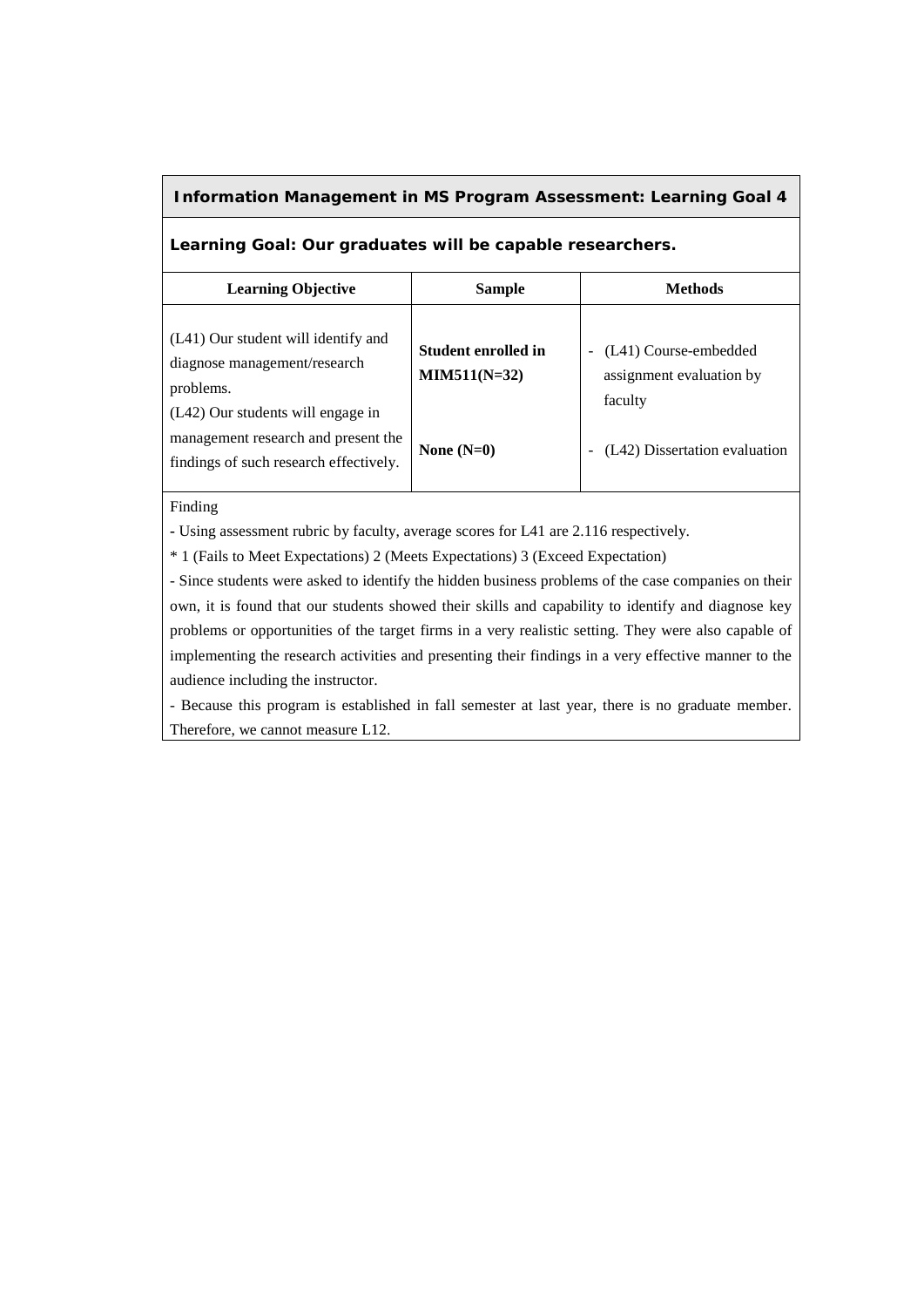|                          |                  |                      |                              | Assessment Learning Goal 1(L11): MIM512 (N=24)<br><b>Professional Communication</b> |                     |                                                                                |                                  |
|--------------------------|------------------|----------------------|------------------------------|-------------------------------------------------------------------------------------|---------------------|--------------------------------------------------------------------------------|----------------------------------|
| Student                  | $L11$ :          |                      |                              |                                                                                     |                     | Skills to deliver effective presentation accompanied with proper IT management |                                  |
| Number                   | Organiz<br>ation | Quality<br>of slides | Voice<br>Quality and<br>pace | Mannerisms                                                                          | Professio<br>nalism | Use of<br>media/rapport<br>with audience                                       | Ability to<br>answer<br>question |
| $\mathbf{1}$             | $\mathsf{3}$     | 3                    | $\mathsf 3$                  | 3                                                                                   | 3                   | 2                                                                              | 3                                |
| $\mathbf{2}$             | $\overline{2}$   | $\overline{2}$       | $\overline{2}$               | $\overline{2}$                                                                      | 3                   | $\overline{2}$                                                                 | $\overline{2}$                   |
| 3                        | $\mathbf{3}$     | 3                    | $\overline{2}$               | 3                                                                                   | 3                   | $\overline{2}$                                                                 | $\overline{2}$                   |
| $\overline{\mathcal{L}}$ | $\overline{2}$   | $\overline{2}$       | $\overline{2}$               | $\overline{2}$                                                                      | 3                   | 3                                                                              | $\overline{2}$                   |
| $\mathfrak s$            | $\overline{2}$   | $\overline{2}$       | $\overline{2}$               | 3                                                                                   | $\mathbf{3}$        | 3                                                                              | $\overline{2}$                   |
| $\boldsymbol{6}$         | $\overline{2}$   | $\overline{2}$       | $\overline{2}$               | $\overline{2}$                                                                      | 3                   | $\overline{2}$                                                                 | $\overline{2}$                   |
| $\tau$                   | $\mathsf 3$      | 3                    | $\overline{2}$               | 3                                                                                   | $\mathsf{3}$        | 3                                                                              | $\overline{2}$                   |
| $\,8\,$                  | 3                | 3                    | 3                            | $\overline{2}$                                                                      | $\overline{2}$      | 3                                                                              | 3                                |
| $\overline{9}$           | $\mathsf{3}$     | 3                    | $\overline{2}$               | $\overline{2}$                                                                      | $\overline{2}$      | 3                                                                              | 3                                |
| 10                       | $\overline{2}$   | $\overline{2}$       | 3                            | $\overline{2}$                                                                      | 3                   | $\overline{2}$                                                                 | 3                                |
| 11                       | $\mathsf 3$      | $\overline{2}$       | $\overline{2}$               | $\overline{2}$                                                                      | $\overline{2}$      | $\overline{2}$                                                                 | 3                                |
| 12                       | $\overline{2}$   | 3                    | 3                            | 3                                                                                   | $\overline{2}$      | $\overline{2}$                                                                 | $\overline{2}$                   |
| 13                       | $\overline{2}$   | $\overline{2}$       | $1\,$                        | $\overline{2}$                                                                      | $\overline{2}$      | $\overline{2}$                                                                 | $\overline{2}$                   |
| 14                       | $\mathsf 3$      | 3                    | $\mathsf 3$                  | 3                                                                                   | $\mathsf{3}$        | 3                                                                              | 3                                |
| 15                       | $\overline{2}$   | $\overline{2}$       | $\overline{2}$               | 2                                                                                   | 3                   | $\overline{2}$                                                                 | $\overline{2}$                   |
| 16                       | $\mathsf{3}$     | $\overline{2}$       | $\overline{2}$               | 3                                                                                   | $\overline{2}$      | $\overline{2}$                                                                 | $\overline{2}$                   |
| 17                       | $\mathsf 3$      | $\overline{2}$       | 3                            | $\overline{2}$                                                                      | $\overline{2}$      | $\overline{2}$                                                                 | $\mathsf{3}$                     |
| 18                       | $\overline{2}$   | $\overline{2}$       | $\overline{2}$               | $\mathbf 1$                                                                         | $\overline{2}$      | 3                                                                              | $\overline{2}$                   |
| 19                       | $\mathsf 3$      | $\mathbf{3}$         | $\mathsf 3$                  | $\mathsf{3}$                                                                        | $\mathbf{3}$        | $\mathbf{3}$                                                                   | $\mathbf{3}$                     |
| $20\,$                   | $\mathsf{3}$     | $\overline{2}$       | $\mathbf{3}$                 | $\overline{2}$                                                                      | $\mathbf{3}$        | $\overline{2}$                                                                 | $\overline{2}$                   |
| 21                       | $\overline{2}$   | $\overline{2}$       | $\overline{2}$               | $\overline{2}$                                                                      | $\overline{2}$      | $\overline{2}$                                                                 | $\mathsf{3}$                     |
| $22\,$                   | $\overline{2}$   | $\overline{2}$       | $\overline{2}$               | $\overline{2}$                                                                      | $\overline{2}$      | $\overline{2}$                                                                 | $\overline{2}$                   |
| 23                       | $\mathsf{3}$     | $\overline{2}$       | $\overline{2}$               | $\overline{2}$                                                                      | $\mathsf{3}$        | $\overline{2}$                                                                 | $\mathbf{3}$                     |
| 24                       | $\mathsf{3}$     | $\overline{2}$       | $\mathsf 3$                  | $\overline{2}$                                                                      | $\mathsf{3}$        | $\overline{2}$                                                                 | $\overline{2}$                   |
| 3 Total                  | 13               | $\,8\,$              | $\boldsymbol{9}$             | 8                                                                                   | 14                  | 8                                                                              | 10                               |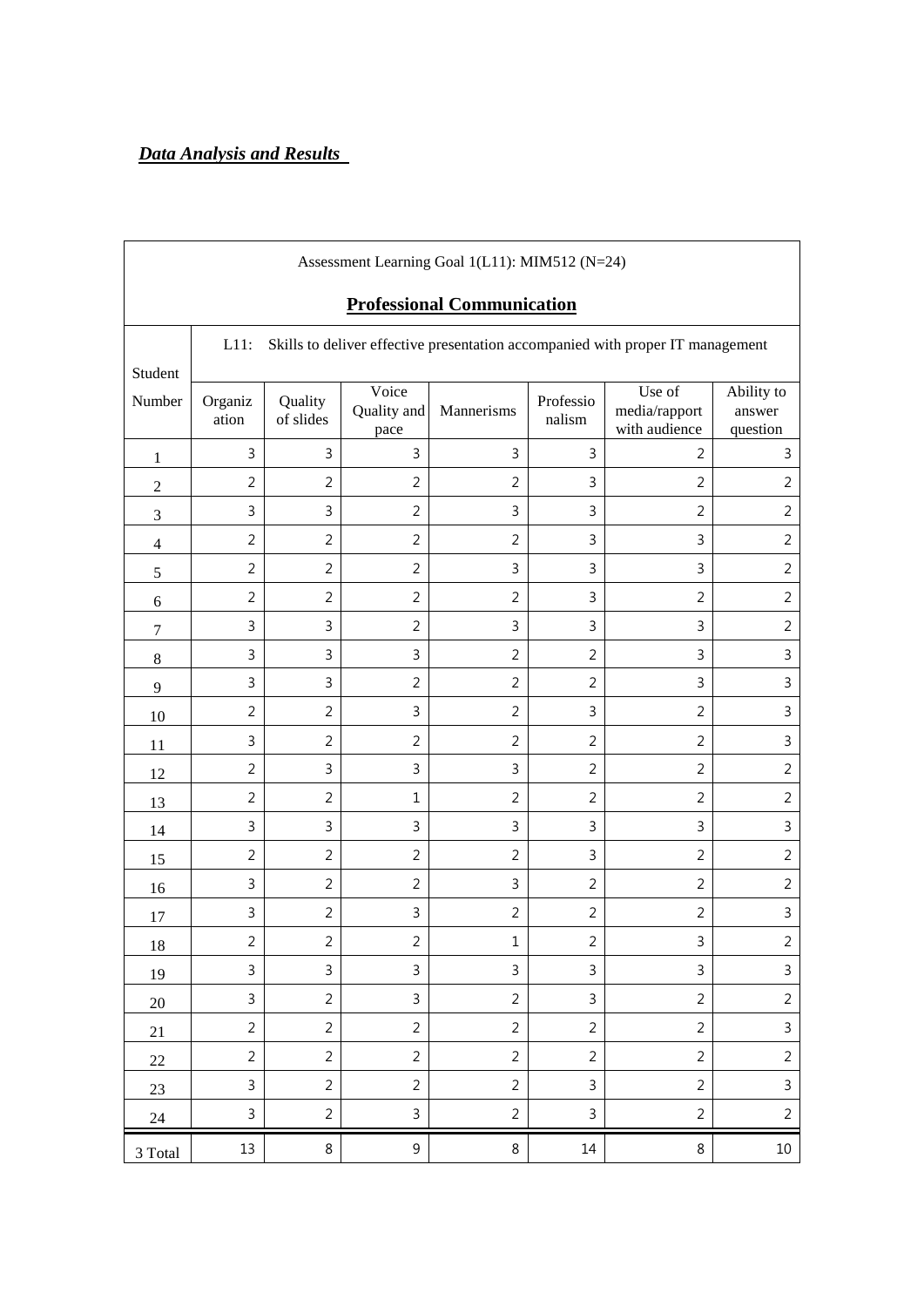| 2 Total | 11<br><b>++</b> | $\sim$<br>Τp | 14 | $\sim$<br>ᅩ | 10<br>τn | $\sim$<br>Τp | ∸<br>. . |
|---------|-----------------|--------------|----|-------------|----------|--------------|----------|
| Total   |                 |              | ÷  |             |          | ີ            |          |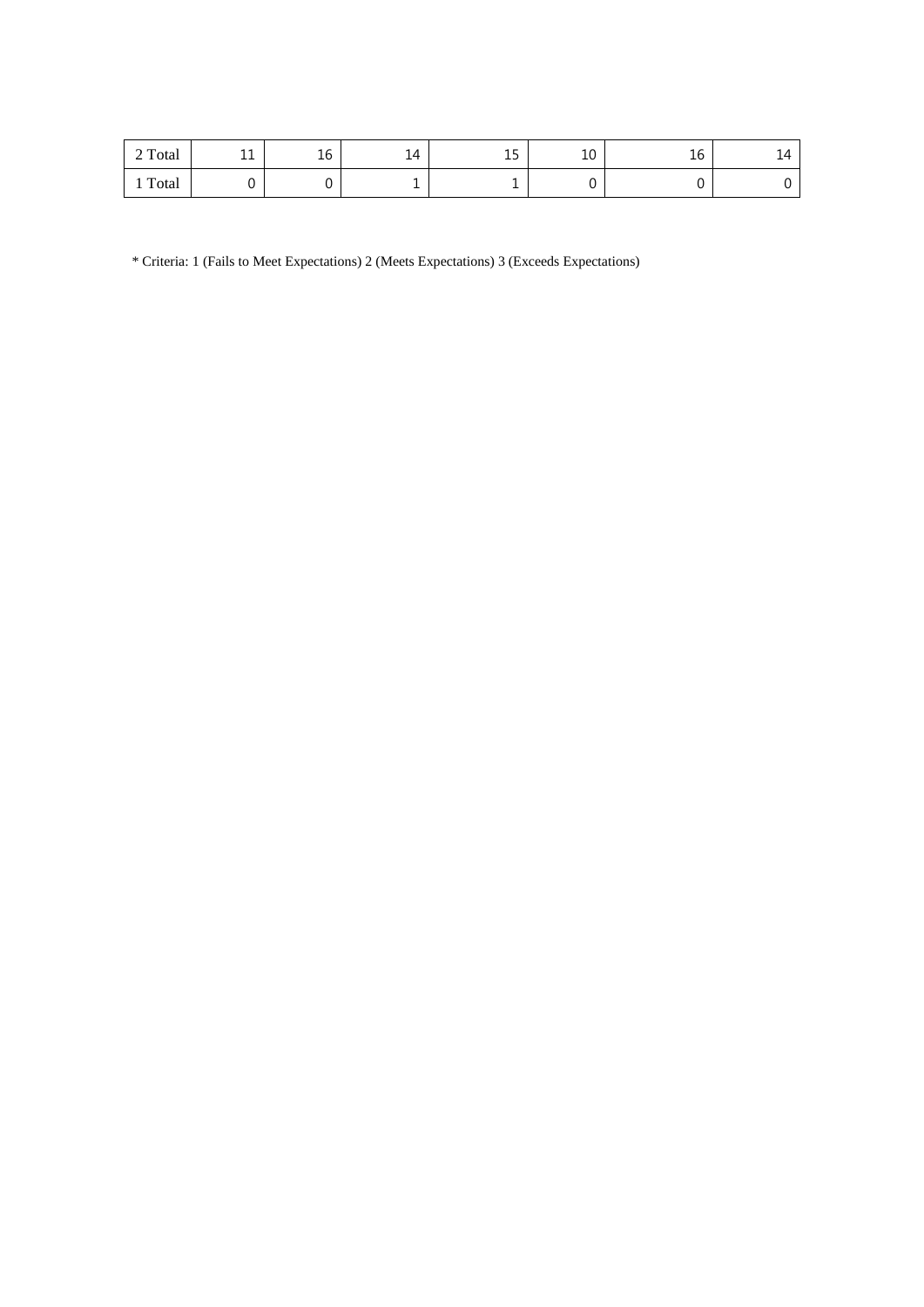|                  |                      |                                                   |                                         | Assessment Learning Goal 2(L21): MIM511 (N=32)<br><b>Strategic Thinking &amp; Value Innovation</b> |                                  |                     |                             |
|------------------|----------------------|---------------------------------------------------|-----------------------------------------|----------------------------------------------------------------------------------------------------|----------------------------------|---------------------|-----------------------------|
|                  | $L21$ :              |                                                   |                                         | Using appropriate analytical techniques to solve IT management problems and will                   |                                  |                     |                             |
| Student          |                      |                                                   |                                         | demonstrate the ability of sound business research                                                 |                                  |                     |                             |
| Number           | Factual<br>knowledge | Application<br>of strategic<br>analytical<br>tool | Application<br>of financial<br>analysis | Identification<br>$\sigma$ f<br>problem/issues                                                     | Generation<br>of<br>alternatives | Recommend<br>ations | <b>Business</b><br>research |
| $\mathbf{1}$     | $\overline{2}$       | $\mathbf{3}$                                      | $\overline{2}$                          | $\overline{2}$                                                                                     | $\overline{2}$                   | $\overline{2}$      | 3                           |
| $\boldsymbol{2}$ | $\overline{2}$       | $\overline{2}$                                    | 3                                       | $\overline{2}$                                                                                     | $\overline{2}$                   | $\overline{2}$      | $\overline{2}$              |
| $\mathfrak{Z}$   | $\overline{2}$       | $\overline{2}$                                    | 3                                       | 3                                                                                                  | $\overline{2}$                   | $\overline{2}$      | $\mathsf{3}$                |
| $\overline{4}$   | $1\,$                | $\overline{2}$                                    | $\mathbf{1}$                            | $\overline{2}$                                                                                     | $\mathbf{1}$                     | $\mathbf{1}$        | $\overline{2}$              |
| $\sqrt{5}$       | $\overline{2}$       | $\overline{2}$                                    | $\overline{2}$                          | $\mathsf{3}$                                                                                       | $\overline{2}$                   | $\overline{2}$      | $\overline{2}$              |
| 6                | $\overline{2}$       | $\overline{2}$                                    | 3                                       | $\overline{2}$                                                                                     | $\overline{2}$                   | 3                   | $\overline{2}$              |
| 7                | $\mathsf{3}$         | $\overline{2}$                                    | 3                                       | $\overline{2}$                                                                                     | $\overline{2}$                   | $\overline{2}$      | 3                           |
| $8\,$            | $\mathbf 1$          | $\overline{2}$                                    | $\mathbf{1}$                            | $\overline{2}$                                                                                     | $\overline{2}$                   | $\mathbf{1}$        | $\mathbf{1}$                |
| 9                | $\mathsf 3$          | $\mathsf{3}$                                      | $\overline{2}$                          | $\overline{2}$                                                                                     | 3                                | $\overline{2}$      | 3                           |
| 10               | $\mathbf{3}$         | $\overline{2}$                                    | 3                                       | $\overline{2}$                                                                                     | 3                                | $\overline{2}$      | 3                           |
| 11               | $\overline{2}$       | $\overline{2}$                                    | 3                                       | $\overline{2}$                                                                                     | $\overline{2}$                   | 3                   | $\overline{2}$              |
| 12               | $\mathbf{3}$         | $\overline{2}$                                    | 3                                       | $\overline{2}$                                                                                     | 3                                | $\overline{2}$      | 3                           |
| 13               | $\overline{2}$       | $\overline{2}$                                    | $\overline{2}$                          | 3                                                                                                  | $\overline{2}$                   | $\overline{2}$      | $\overline{2}$              |
| 14               | $1\,$                | $\mathbf{1}$                                      | $\overline{2}$                          | $\mathbf{1}$                                                                                       | $\mathbf{1}$                     | $\mathbf{1}$        | $\overline{2}$              |
| 15               | $\mathsf 3$          | $\mathsf{3}$                                      | 3                                       | $\overline{2}$                                                                                     | 3                                | 3                   | 3                           |
| 16               | $\mathsf 3$          | $\mathsf{3}$                                      | $\overline{2}$                          | 3                                                                                                  | $\overline{2}$                   | 3                   | 3                           |
| 17               | $\overline{2}$       | 3                                                 | 2                                       | 3                                                                                                  | 3                                | $\overline{2}$      | 3                           |
| 18               | $\mathsf{3}$         | $\mathsf{3}$                                      | $\overline{2}$                          | 3                                                                                                  | $\mathsf{3}$                     | $\mathbf{3}$        | $\overline{2}$              |
| 19               | $\overline{2}$       | $\mathsf{3}$                                      | $\mathbf{3}$                            | $\overline{2}$                                                                                     | $\mathsf{3}$                     | $\mathsf{3}$        | $\overline{2}$              |
| 20               | $\mathbf 1$          | $\overline{2}$                                    | $1\,$                                   | $1\,$                                                                                              | $\overline{2}$                   | $\overline{2}$      | $1\,$                       |
| 21               | $\overline{2}$       | $\mathbf{3}$                                      | $\overline{2}$                          | $\mathsf{3}$                                                                                       | $\mathsf{3}$                     | $\overline{2}$      | $\overline{c}$              |
| 22               | $\mathbf 1$          | $\mathbf 1$                                       | $\overline{2}$                          | $\mathbf 1$                                                                                        | $1\,$                            | $\mathbf 1$         | $\overline{2}$              |
| 23               | $\overline{2}$       | $\overline{2}$                                    | $\mathsf{3}$                            | $\overline{2}$                                                                                     | $\mathsf{3}$                     | $\overline{2}$      | $\overline{2}$              |
| 24               | $\mathsf 3$          | $\overline{2}$                                    | $\mathsf{3}$                            | $\overline{2}$                                                                                     | $\overline{2}$                   | $\mathsf{3}$        | $\overline{2}$              |
| 25               | $\mathsf 3$          | $\mathsf{3}$                                      | $\mathsf{3}$                            | 3                                                                                                  | 3                                | $\mathbf{3}$        | $\mathsf 3$                 |
| 26               | $\mathsf{3}$         | $\mathsf{3}$                                      | $\overline{2}$                          | 3                                                                                                  | 3                                | 3                   | $\overline{2}$              |
| $27\,$           | $\mathbf 1$          | $\overline{2}$                                    | $1\,$                                   | $\mathbf 1$                                                                                        | $\overline{2}$                   | $1\,$               | $\overline{2}$              |

 $\mathbf{I}$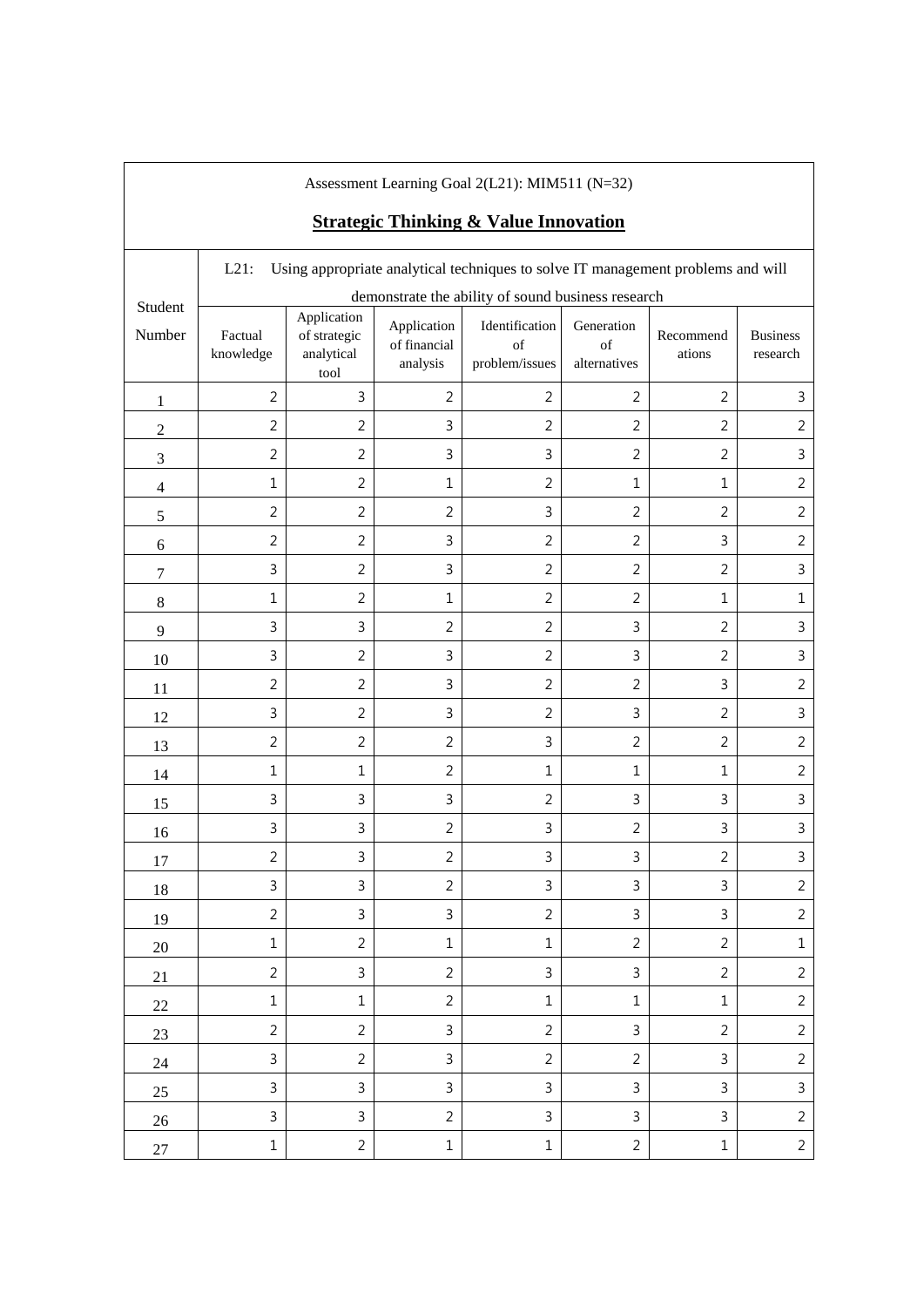| 28      | 3  | 2  | 3  | 2  | 2      | 3  |    |
|---------|----|----|----|----|--------|----|----|
| 29      | 2  | 3  | ∍  | 3  | ∍      | 3  |    |
| 30      | 3  | 3  | ∍  | 3  | っ<br>∠ | 2  |    |
| 31      | 3  | 3  | ⌒  | 3  | 3      | 3  |    |
| 32      | 3  | 3  | 3  | 2  | 3      | 3  |    |
| 3 Total | 14 | 14 | 14 | 12 | 13     | 13 | 13 |
| 2 Total | 12 | 16 | 14 | 16 | 16     | 14 | 17 |
| 1 Total | 6  | ∍  | 4  | 4  | 3      |    |    |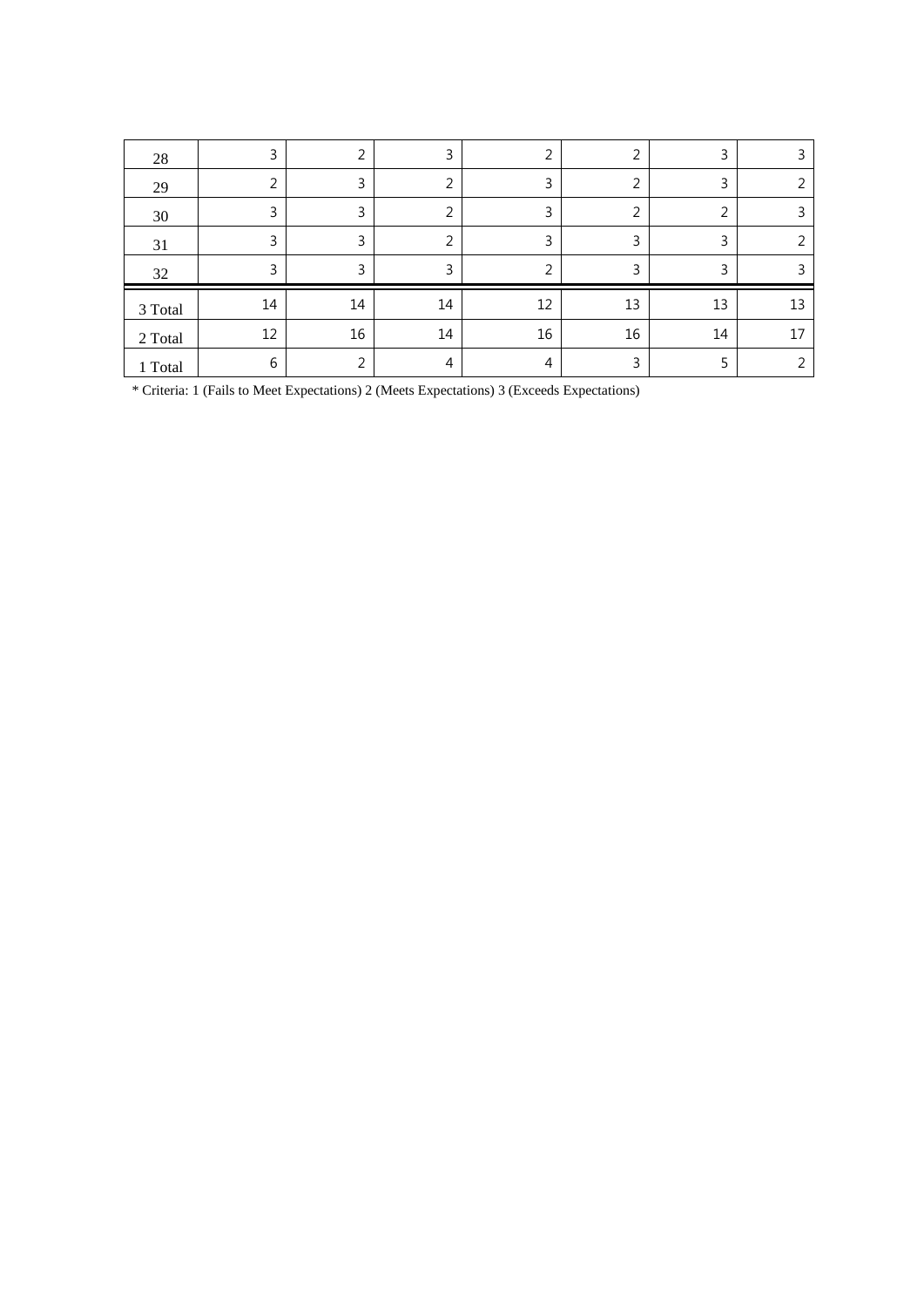|                  |                  |                         | Assessment Learning Goal 2(L22): MIM512 (N=24)<br><b>Strategic Thinking &amp; Value Innovation</b> |                         |                    |
|------------------|------------------|-------------------------|----------------------------------------------------------------------------------------------------|-------------------------|--------------------|
| Student          |                  | $L22$ :                 | Studying emerging information technology                                                           |                         |                    |
| Number           | Consideration    | Management<br>principle | Intellectual<br>sensitivity                                                                        | Horizontal<br>synthesis | Vertical synthesis |
| $\mathbf{1}$     | 3                | 3                       | 3                                                                                                  | 3                       | 3                  |
| $\sqrt{2}$       | $\overline{2}$   | $\overline{2}$          | 2                                                                                                  | $\overline{c}$          | 2                  |
| $\mathfrak{Z}$   | $\sqrt{2}$       | 3                       | 3                                                                                                  | 3                       | 2                  |
| $\overline{4}$   | $\sqrt{2}$       | $\overline{2}$          | $\overline{2}$                                                                                     | $\overline{2}$          | 2                  |
| $\sqrt{5}$       | $\overline{2}$   | $\overline{2}$          | 3                                                                                                  | 3                       | 2                  |
| $\boldsymbol{6}$ | 3                | 3                       | 3                                                                                                  | 3                       | 2                  |
| $\boldsymbol{7}$ | 3                | $\overline{2}$          | 3                                                                                                  | 2                       | 3                  |
| $\,8\,$          | $\overline{2}$   | 3                       | $\overline{2}$                                                                                     | 3                       | $\overline{c}$     |
| $\overline{9}$   | $\overline{2}$   | $\overline{2}$          | 3                                                                                                  | $\overline{c}$          | 3                  |
| 10               | $\sqrt{2}$       | $\overline{c}$          | 2                                                                                                  | $\overline{c}$          | 2                  |
| 11               | $\overline{2}$   | $\overline{2}$          | $\overline{2}$                                                                                     | $\overline{c}$          | $\overline{2}$     |
| 12               | $\overline{2}$   | 1                       | 2                                                                                                  | 2                       | $\overline{2}$     |
| 13               | $\overline{c}$   | $\overline{2}$          | 1                                                                                                  | $\overline{c}$          | $\overline{2}$     |
| 14               | $\sqrt{2}$       | 3                       | 2                                                                                                  | $\overline{2}$          | 2                  |
| 15               | $\overline{c}$   | $\overline{2}$          | 2                                                                                                  | $\overline{c}$          | 2                  |
| 16               | 3                | $\overline{2}$          | 2                                                                                                  | $\overline{2}$          | 3                  |
| 17               | $\overline{2}$   | $\overline{2}$          | 3                                                                                                  | $\overline{2}$          | 2                  |
| 18               | $\overline{2}$   | $\overline{2}$          | 1                                                                                                  | 2                       | $\mathbf 1$        |
| 19               | 3                | 3                       | 3                                                                                                  | 3                       | 3                  |
| $20\,$           | 3                | $\overline{c}$          | 3                                                                                                  | $\overline{c}$          | $\sqrt{2}$         |
| 21               | $\overline{2}$   | $\overline{2}$          | $\overline{2}$                                                                                     | $\overline{c}$          | $\sqrt{2}$         |
| $22\,$           | $\overline{2}$   | $\overline{2}$          | 1                                                                                                  | $\overline{2}$          | $\overline{c}$     |
| $23\,$           | 3                | $\overline{2}$          | 3                                                                                                  | $\overline{c}$          | $\overline{c}$     |
| $24\,$           | $\overline{c}$   | 3                       | $\overline{c}$                                                                                     | $\overline{c}$          | $\overline{c}$     |
| 3 Total          | $\overline{7}$   | 7                       | 10                                                                                                 | $\,6$                   | 5                  |
| 2 Total          | $17\,$           | 16                      | $11\,$                                                                                             | 18                      | 18                 |
| 1 Total          | $\boldsymbol{0}$ | $\mathbf 1$             | 3                                                                                                  | $\boldsymbol{0}$        | $\,1\,$            |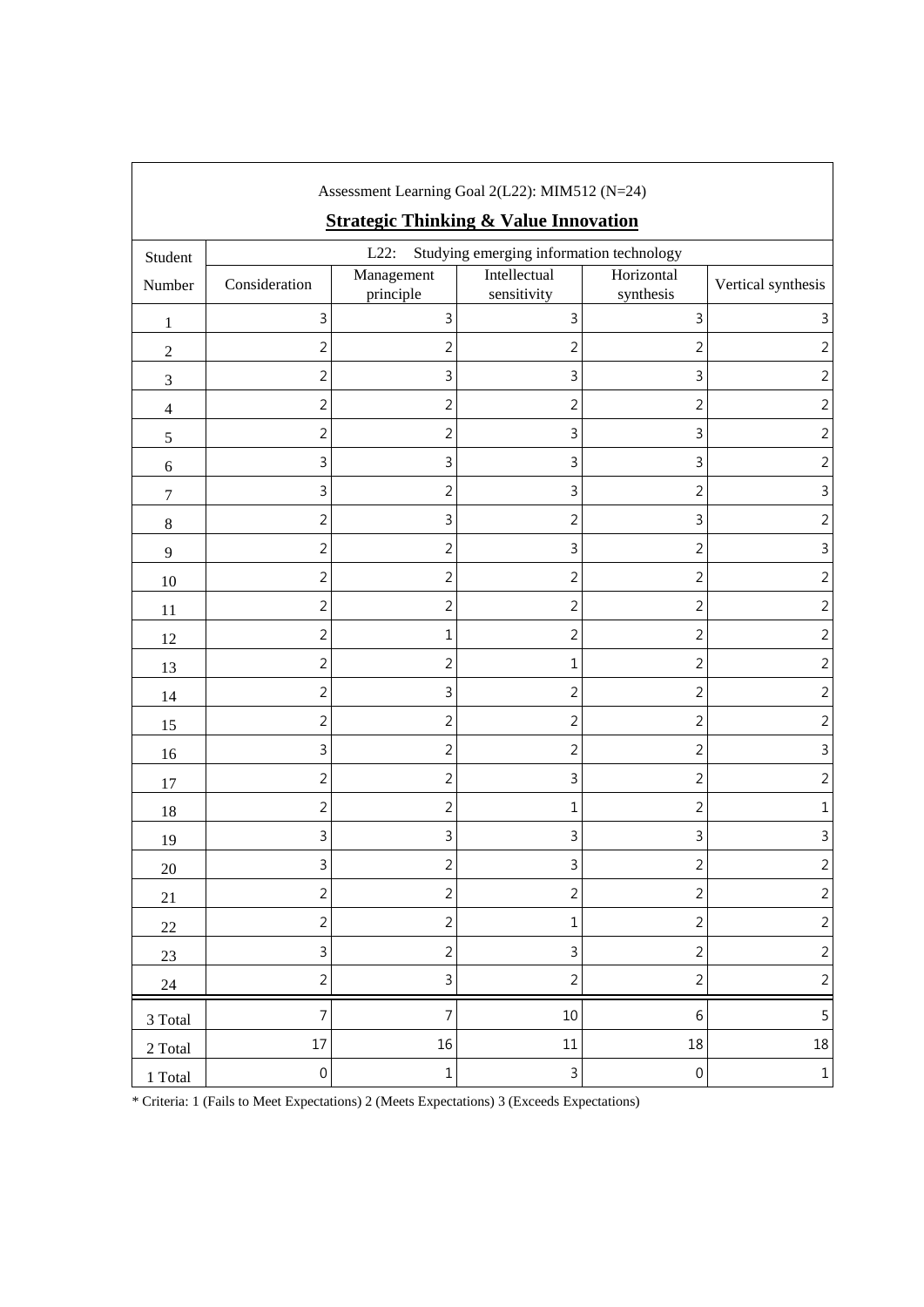|                             | Assessment Learning Goal 3(L31): MIM511 (N=32) |                                                                                       |
|-----------------------------|------------------------------------------------|---------------------------------------------------------------------------------------|
|                             | Domain expertise in IT Management              |                                                                                       |
| Student                     |                                                | L31: Building IT management industry specific knowledge and understand the key issues |
| Number                      | Build industry specific knowledge              | Understand the key issues of business<br>environment                                  |
| $\mathbf{1}$                | $\overline{2}$                                 | $\overline{2}$                                                                        |
| $\sqrt{2}$                  | $\overline{2}$                                 | 3                                                                                     |
| $\ensuremath{\mathfrak{Z}}$ | 3                                              | $\overline{2}$                                                                        |
| $\overline{4}$              | $\mathbf{1}$                                   | $\mathbf 1$                                                                           |
| $\mathfrak s$               | $\overline{2}$                                 | $\overline{2}$                                                                        |
| $\sqrt{6}$                  | $\overline{2}$                                 | 3                                                                                     |
| $\tau$                      | 3                                              | $\mathsf 3$                                                                           |
| $\,8\,$                     | $\mathbf{1}$                                   | $\mathbf 1$                                                                           |
| $\overline{9}$              | 3                                              | $\overline{2}$                                                                        |
| $10\,$                      | $\overline{2}$                                 | 3                                                                                     |
| 11                          | 3                                              | 3                                                                                     |
| 12                          | 3                                              | $\mathsf 3$                                                                           |
| 13                          | $\overline{2}$                                 | $\mathbf{3}$                                                                          |
| 14                          | $\mathbf{1}$                                   | $\overline{2}$                                                                        |
| 15                          | 3                                              | $\mathsf 3$                                                                           |
| 16                          | 3                                              | 3                                                                                     |
| 17                          | $\overline{2}$                                 | $\overline{2}$                                                                        |
| 18                          | 3                                              | 3                                                                                     |
| 19                          | 3                                              | 3                                                                                     |
| $20\,$                      | $\overline{c}$                                 | $\overline{c}$                                                                        |
| 21                          | $\mathbf{3}$                                   | $\overline{2}$                                                                        |
| $22\,$                      | $\mathbf{1}$                                   | $\mathbf 1$                                                                           |
| 23                          | $\overline{2}$                                 | $\mathsf{3}$                                                                          |
| 24                          | $\overline{2}$                                 | $\overline{2}$                                                                        |
| 25                          | 3                                              | $\mathsf{3}$                                                                          |
| $26\,$                      | 3                                              | $\mathsf{3}$                                                                          |
| 27                          | $\overline{2}$                                 | $\mathbf 1$                                                                           |
| 28                          | 3                                              | $\overline{2}$                                                                        |
| 29                          | $\overline{c}$                                 | $\mathfrak{Z}$                                                                        |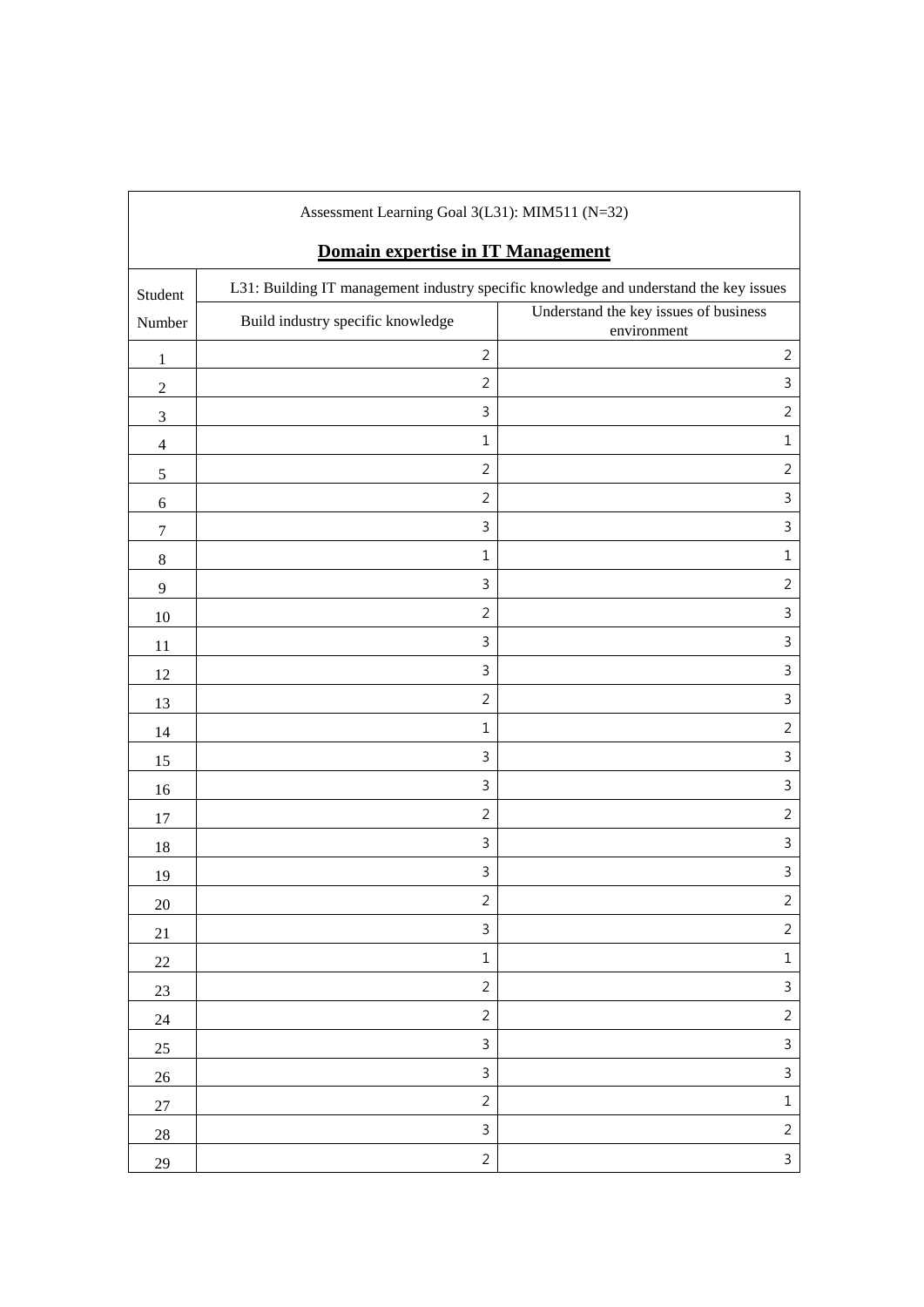| 30      | 3  | っ  |
|---------|----|----|
| 31      | 3  |    |
| 32      |    |    |
|         |    |    |
| 3 Total | 16 | 18 |
| 2 Total | 12 | 10 |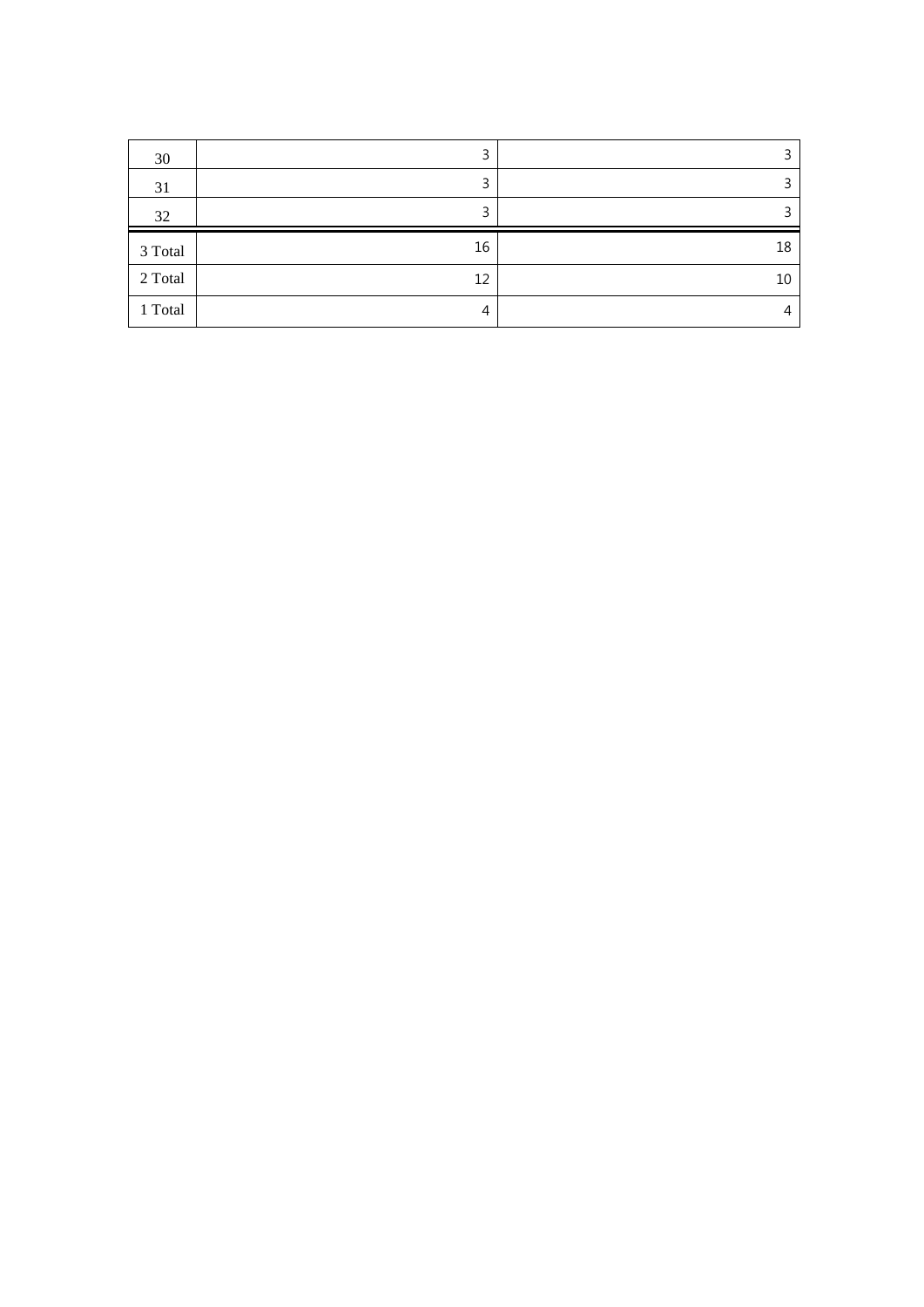| Assessment Learning Goal 3(L32): MIM512 (N=24) |                                                                              |                                                  |  |  |  |  |
|------------------------------------------------|------------------------------------------------------------------------------|--------------------------------------------------|--|--|--|--|
|                                                | Domain expertise in IT Management                                            |                                                  |  |  |  |  |
| Student                                        | L32: Applying domain expertise to the business problems in the IT management |                                                  |  |  |  |  |
| Number                                         | Apply industry specific knowledge<br>to a specific problem                   | Recommend solutions<br>using structured approach |  |  |  |  |
| $\mathbf{1}$                                   | $\mathbf{3}$                                                                 | $\mathsf 3$                                      |  |  |  |  |
| $\overline{2}$                                 | $\overline{2}$                                                               | $\overline{2}$                                   |  |  |  |  |
| 3                                              | 3                                                                            | $\overline{2}$                                   |  |  |  |  |
| $\overline{4}$                                 | $\overline{2}$                                                               | $\overline{2}$                                   |  |  |  |  |
| $\mathfrak s$                                  | $\overline{2}$                                                               | $\overline{2}$                                   |  |  |  |  |
| 6                                              | $\overline{2}$                                                               | $\overline{2}$                                   |  |  |  |  |
| $\tau$                                         | $\overline{2}$                                                               | $\mathsf 3$                                      |  |  |  |  |
| $\,8\,$                                        | $\overline{2}$                                                               | $\mathbf{3}$                                     |  |  |  |  |
| $\mathbf{9}$                                   | $\mathbf{3}$                                                                 | $\overline{2}$                                   |  |  |  |  |
| 10                                             | $\mathsf{3}$                                                                 | $\overline{3}$                                   |  |  |  |  |
| 11                                             | $\overline{2}$                                                               | $\overline{2}$                                   |  |  |  |  |
| 12                                             | $\overline{2}$                                                               | $\mathbf{1}$                                     |  |  |  |  |
| 13                                             | $\mathbf{1}$                                                                 | $\overline{2}$                                   |  |  |  |  |
| 14                                             | $\overline{2}$                                                               | $\mathbf{3}$                                     |  |  |  |  |
| 15                                             | 3                                                                            | $\overline{2}$                                   |  |  |  |  |
| 16                                             | $\overline{2}$                                                               | $\overline{3}$                                   |  |  |  |  |
| 17                                             | $\overline{2}$                                                               | $\overline{2}$                                   |  |  |  |  |
| 18                                             | $1\,$                                                                        | $\overline{2}$                                   |  |  |  |  |
| 19                                             | $\mathsf 3$                                                                  | $\mathsf 3$                                      |  |  |  |  |
| 20                                             | $\mathsf 3$                                                                  | $\sqrt{2}$                                       |  |  |  |  |
| 21                                             | $\overline{2}$                                                               | $\overline{2}$                                   |  |  |  |  |
| $22\,$                                         | $\overline{2}$                                                               | $\mathbf 1$                                      |  |  |  |  |
| 23                                             | $\overline{2}$                                                               | $\mathsf{3}$                                     |  |  |  |  |
| 24                                             | $\overline{2}$                                                               | $\overline{2}$                                   |  |  |  |  |
| 3 Total                                        | $\overline{7}$                                                               | $\,8\,$                                          |  |  |  |  |
| 2 Total                                        | 15                                                                           | $14\,$                                           |  |  |  |  |
| 1 Total                                        | $\overline{2}$                                                               | $\overline{2}$                                   |  |  |  |  |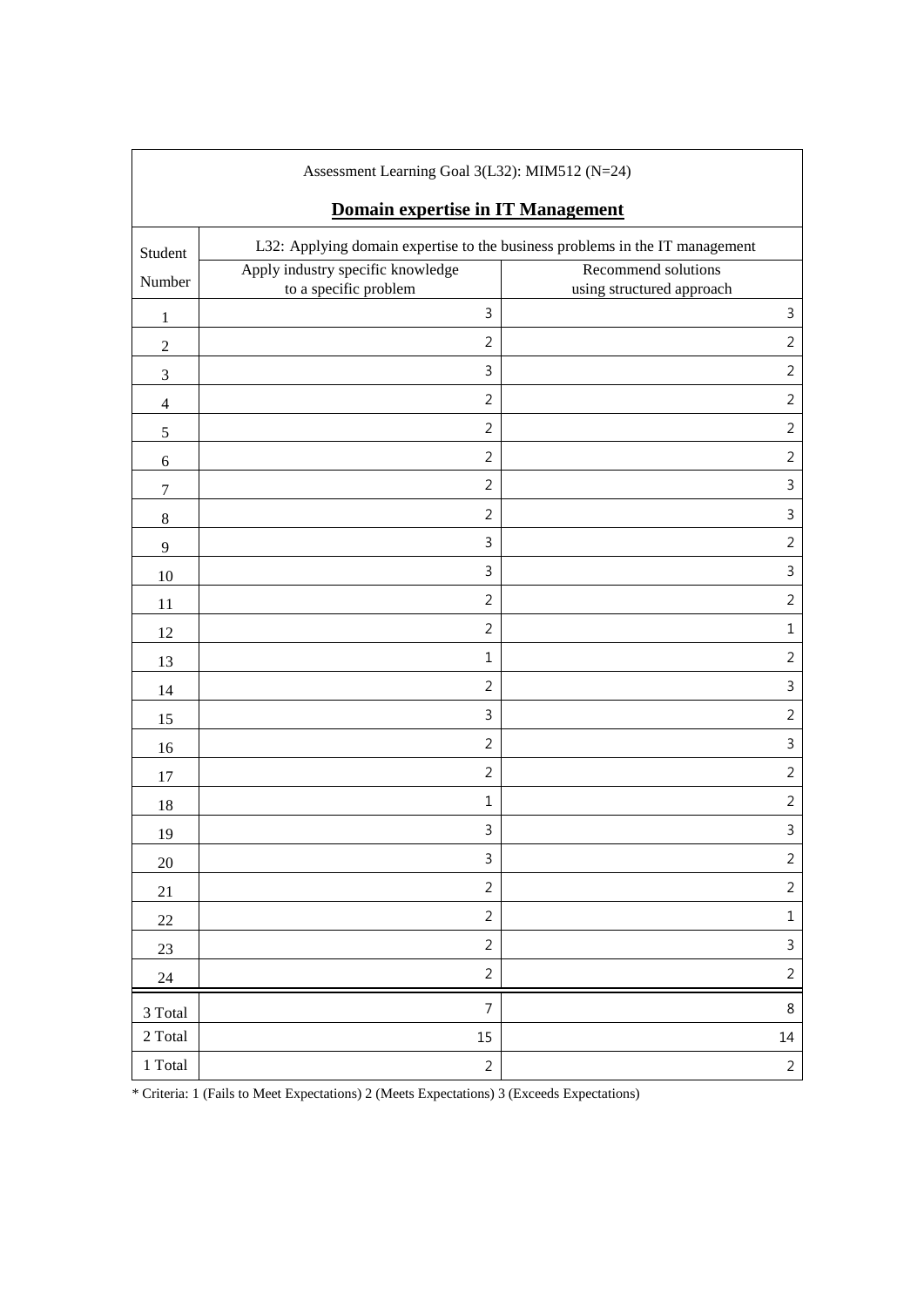| Assessment Learning Goal 4(L41): MIM511 (N=32)<br><b>Analytical and Creative Thinking</b> |                                                                       |                                    |                            |                           |                                                        |                                                                            |                                                                                                                   |  |  |
|-------------------------------------------------------------------------------------------|-----------------------------------------------------------------------|------------------------------------|----------------------------|---------------------------|--------------------------------------------------------|----------------------------------------------------------------------------|-------------------------------------------------------------------------------------------------------------------|--|--|
|                                                                                           | L41: Capability to identify and diagnose management/research problems |                                    |                            |                           |                                                        |                                                                            |                                                                                                                   |  |  |
| Student<br>Number                                                                         | Identify<br>management/re<br>search issue<br>and concepts             | Identify<br>alternative<br>options | Quantitative<br>evaluation | Qualitative<br>evaluation | Present and<br>organize work<br>in a logical<br>manner | Use new ideas<br>and analysis<br>methods not<br>includes in the<br>problem | Use ethical and<br>professionally<br>responsible<br>documentation and<br>propose ethical<br>responsible solutions |  |  |
| 1                                                                                         | $\overline{2}$                                                        | $\overline{2}$                     | $\sqrt{2}$                 | 3                         | $\overline{c}$                                         | $\overline{c}$                                                             | 3                                                                                                                 |  |  |
| $\overline{2}$                                                                            | $\overline{2}$                                                        | $\mathbf{1}$                       | $\overline{2}$             | $\mathbf 1$               | 2                                                      | $\overline{2}$                                                             | $\overline{2}$                                                                                                    |  |  |
| 3                                                                                         | 3                                                                     | 3                                  | $\overline{2}$             | 3                         | 3                                                      | 3                                                                          | $\overline{2}$                                                                                                    |  |  |
| $\overline{\mathcal{L}}$                                                                  | $\mathbf 1$                                                           | $\mathbf{1}$                       | $\overline{2}$             | $\mathbf 1$               | $\overline{c}$                                         | 1                                                                          | $\overline{2}$                                                                                                    |  |  |
| 5                                                                                         | 1                                                                     | $\overline{2}$                     | 1                          | $\overline{2}$            | $\overline{2}$                                         | 1                                                                          | $\overline{2}$                                                                                                    |  |  |
| $\sqrt{6}$                                                                                | $\overline{2}$                                                        | 3                                  | $\overline{2}$             | 3                         | $\overline{c}$                                         | $\overline{c}$                                                             | $\mathsf 3$                                                                                                       |  |  |
| 7                                                                                         | 3                                                                     | 3                                  | $\overline{2}$             | 3                         | 3                                                      | $\overline{2}$                                                             | $\mathbf{3}$                                                                                                      |  |  |
| 8                                                                                         | $\mathbf{1}$                                                          | $\overline{2}$                     | $\overline{2}$             | $\mathbf 1$               | 2                                                      | $\overline{2}$                                                             | $\overline{c}$                                                                                                    |  |  |
| 9                                                                                         | 3                                                                     | $\overline{2}$                     | 3                          | $\overline{c}$            | 3                                                      | 3                                                                          | $\mathbf{3}$                                                                                                      |  |  |
| 10                                                                                        | $\overline{2}$                                                        | $\overline{c}$                     | $\mathbf{1}$               | $\mathbf 1$               | $\overline{2}$                                         | 1                                                                          | $\sqrt{2}$                                                                                                        |  |  |
| 11                                                                                        | $\overline{2}$                                                        | $\mathbf 1$                        | $\overline{2}$             | 2                         | 3                                                      | $\overline{2}$                                                             | $\overline{2}$                                                                                                    |  |  |
| 12                                                                                        | $\overline{2}$                                                        | $\overline{2}$                     | $\overline{2}$             | 1                         | 3                                                      | 1                                                                          | $\overline{2}$                                                                                                    |  |  |
| 13                                                                                        | $\overline{2}$                                                        | 3                                  | $\overline{2}$             | 2                         | 2                                                      | 3                                                                          | $\overline{2}$                                                                                                    |  |  |
| 14                                                                                        | $\overline{2}$                                                        | $\mathbf{1}$                       | $\overline{2}$             | $\overline{c}$            | 3                                                      | 1                                                                          | $\overline{c}$                                                                                                    |  |  |
| 15                                                                                        | $\overline{2}$                                                        | 3                                  | $\overline{2}$             | 3                         | $\overline{c}$                                         | $\overline{c}$                                                             | $\sqrt{2}$                                                                                                        |  |  |
| 16                                                                                        | $\overline{c}$                                                        | $\overline{2}$                     | 3                          | $\overline{2}$            | $\overline{c}$                                         | $\overline{c}$                                                             | $\overline{2}$                                                                                                    |  |  |
| 17                                                                                        | $\mathsf{3}$                                                          | $\overline{2}$                     | 3                          | $\overline{2}$            | $\mathsf{3}$                                           | 3                                                                          | $\overline{2}$                                                                                                    |  |  |
| 18                                                                                        | $\overline{2}$                                                        | $\sqrt{2}$                         | $\mathbf 1$                | 3                         | $\overline{2}$                                         | $\sqrt{2}$                                                                 | $\overline{2}$                                                                                                    |  |  |
| 19                                                                                        | $\overline{2}$                                                        | $1\,$                              | $\overline{2}$             | $1\,$                     | $\overline{2}$                                         | $\overline{2}$                                                             | $\overline{2}$                                                                                                    |  |  |
| 20                                                                                        | $\overline{2}$                                                        | $\overline{2}$                     | $\mathbf{1}$               | $\overline{2}$            | $\overline{2}$                                         | $\sqrt{2}$                                                                 | $\mathbf 1$                                                                                                       |  |  |
| 21                                                                                        | $\overline{2}$                                                        | $\overline{2}$                     | 3                          | $\overline{2}$            | $\mathbf 1$                                            | $\sqrt{2}$                                                                 | $\mathsf{3}$                                                                                                      |  |  |
| 22                                                                                        | $\overline{2}$                                                        | $\mathbf 1$                        | $\overline{2}$             | 3                         | $\overline{2}$                                         | 3                                                                          | $\overline{2}$                                                                                                    |  |  |
| 23                                                                                        | $\overline{2}$                                                        | $\sqrt{2}$                         | $\mathbf{1}$               | $\overline{2}$            | $\overline{2}$                                         | $\overline{2}$                                                             | $\overline{2}$                                                                                                    |  |  |
| 24                                                                                        | $\overline{2}$                                                        | $\mathbf 1$                        | $\overline{2}$             | $\overline{2}$            | 3                                                      | $\overline{2}$                                                             | $\mathbf 1$                                                                                                       |  |  |
| 25                                                                                        | $\overline{2}$                                                        | $\overline{2}$                     | $\mathsf{3}$               | $\overline{2}$            | $\mathbf 1$                                            | $\sqrt{2}$                                                                 | $\overline{2}$                                                                                                    |  |  |
| 26                                                                                        | $\mathbf 1$                                                           | $\overline{2}$                     | $\overline{2}$             | 3                         | $\overline{2}$                                         | $\overline{2}$                                                             | $\overline{2}$                                                                                                    |  |  |
| $27\,$                                                                                    | $\mathbf{3}$                                                          | $\mathsf 3$                        | $\overline{2}$             | 3                         | $\overline{2}$                                         | $\sqrt{2}$                                                                 | $\mathsf 3$                                                                                                       |  |  |